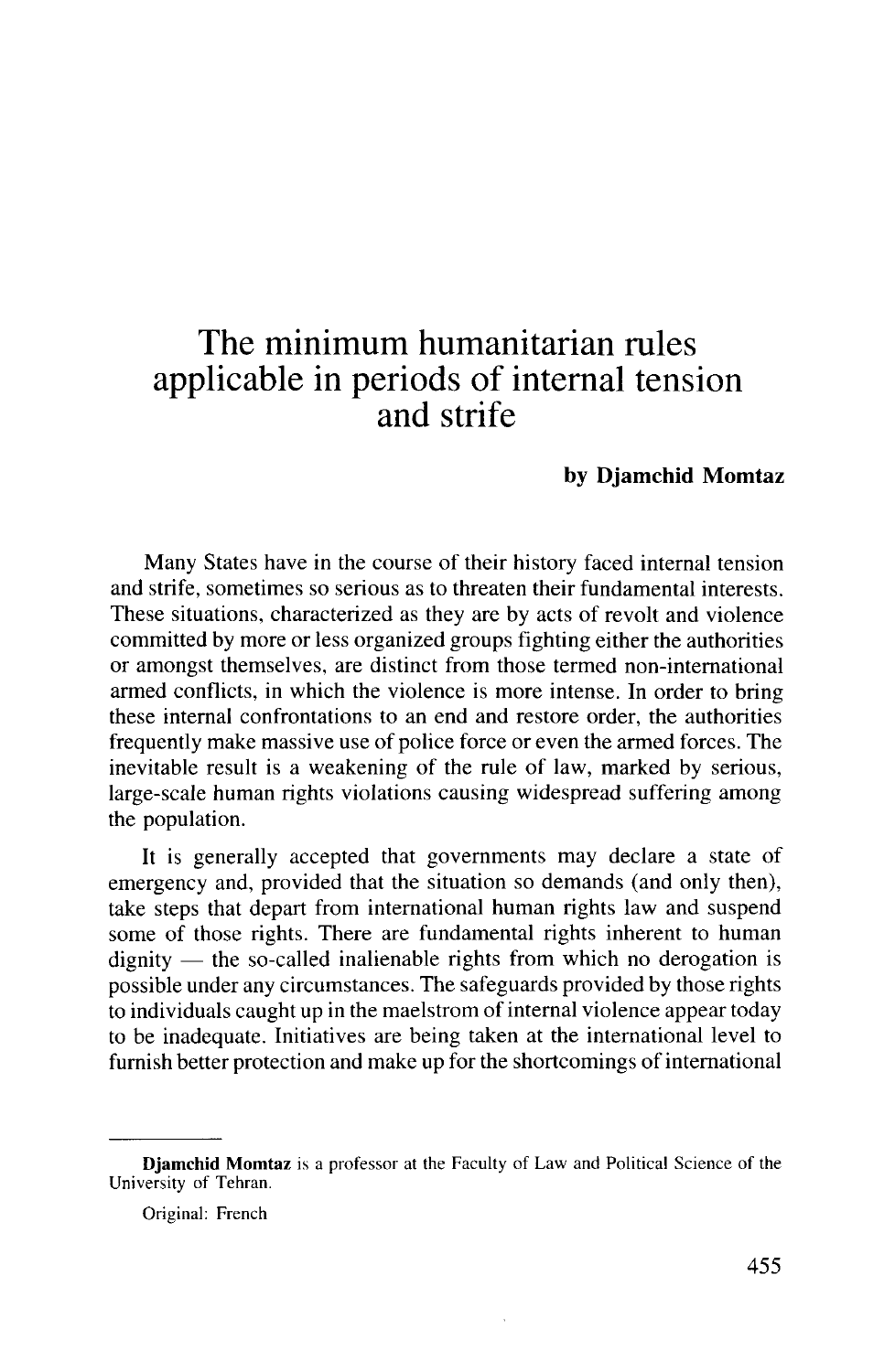human rights law in cases of internal violence, in which atrocities continue to be committed.

#### **Guarantees afforded people caught up in internal tension**

Though it is true that all States have relative freedom in assessing whether a situation presents a danger to the public and whether to declare a state of emergency, this option is nevertheless subject to certain conditions of form and substance. No matter how serious the circumstances that have caused the State to resort to such measures, it nevertheless cannot depart from certain fundamental rules, termed *erga omnes* obligations.

## *Guarantees laid down by national legislation regarding states of emergency*

Pursuant to the draft articles on State responsibility, recently adopted on the first reading by the United Nations Commission on Human Rights, a state of emergency can be invoked by a government only if it is "the only means of safeguarding an essential interest (...) against a grave and imminent peril".<sup>1</sup> The seriousness of the situation must therefore be such that, in order to maintain public order and avoid a threat to the very existence of the State, recourse to emergency legislation is inevitable. It is generally agreed that, in order to provide sturdier guarantees, this legislation should already exist before a crisis arises, and it should include mechanisms to monitor implementation before or after; it should also be designed to be applied as an interim measure.<sup>2</sup> This issue was recently studied by an international workshop on minimum humanitarian rules, held in Cape Town, South Africa. The participants were categorical that national constitutions should clearly define that which amounts to a state of emergency and a real danger, and that the declaration of a state of emergency should be made known to the other States.<sup>3</sup> This obligation to notify the other States is obviously intended to avoid the establishment

<sup>&</sup>lt;sup>1</sup> Report of the International Law Commission on the work of its forty-eighth session, 6 May-26 July 1996. UN document A/51/10, p. 137.

<sup>&</sup>lt;sup>2</sup> Nicole Questiaux, "Study of the implications for human rights of recent developments concerning situations known as states of siege or emergency", UN doc. E/CN.4/ Sub.2/1982/15, 27 July 1982, p. 8.

<sup>&</sup>lt;sup>3</sup> "Report of the international workshop on minimum humanitarian standards" (Cape Town, South Africa, 27-29 September 1996), UN doc. E/CN.4/1997/77/Add.l, 28 January 1997.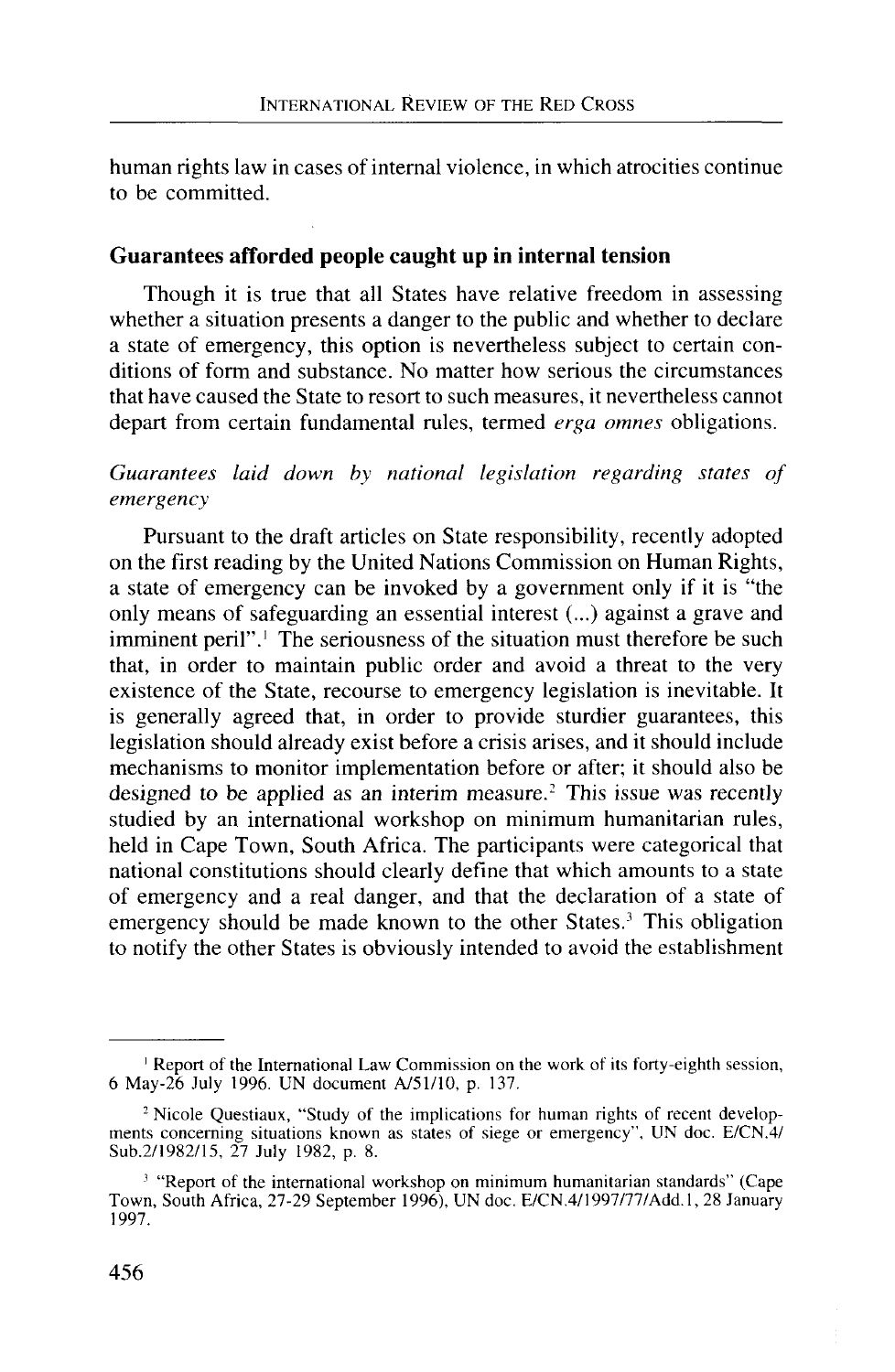of *de facto* states of emergency. This is the reason why human rights instruments comprising derogation clauses generally require participating States making use of them to inform the other States Parties as soon as possible of the provisions from which they have departed and their grounds for so doing.<sup>4</sup> In the series of resolutions on minimum humanitarian rules adopted by it in recent years, the UN Human Rights Commission recognizes the vital importance of suitable national legislation to deal with emergencies whilst respecting the rule of law. It invites the States to re-examine their legislation in order to ensure this.<sup>5</sup>

#### *Guarantees provided by fundamental rules known as* erga omnes *obligations*

Most of the human rights instruments that authorize participating States to restrict their obligations in periods of crisis enumerate the rules from which it is forbidden to depart in any circumstances.<sup>6</sup> These are generally rules with which compliance in the event of internal violence offers the best protection against the most serious human rights violations. The rules most frequently involved are the right to life, the prohibition of slavery, the prohibition of inhuman, cruel or degrading treatment especially torture — and the non-retroactive nature of penal laws.<sup>7</sup> These rules, from which no departure is possible and which are enshrined in the constitution of many States, are known as fundamental rules. The International Court of Justice has on several occasions had cause to remind the international community of the importance of these rules, which it

<sup>4</sup> According to Article 4, paragraph 3 of the International Covenant on civil and political rights, the States exercising the right of derogation must, through the agency of the UN Secretary-General, immediately inform the other States Parties of the provisions from which they have departed, and the reasons for this departure. Similarly, paragraph 3 of Article 15 of the European Convention for the protection of human rights and fundamental freedoms stipulates that the States Parties who exercise this right must keep the Secretary-General of the Council of Europe fully informed of the measures taken and grounds for taking them.

<sup>&</sup>lt;sup>5</sup> See resolution 1997/21, paragraph 3, of 11 April 1997 of the Human Rights Commission.

<sup>&</sup>lt;sup>6</sup> Article 4 of the International Covenant on civil and political rights, Article 15 of the European Convention for the protection of human rights and fundamental freedoms, and Article 27 of the American Convention on human rights.

<sup>7</sup> Theodor Meron, *Human Rights in internal strife: their international protection,* Grotius Publications, Cambridge, 1987, p. 52, and Hans-Peter Gasser, "A measure of humanity in internal disturbances and tensions: proposal for a Code of Conduct", *IRRC,* No. 262, January-February 1988, p. 43.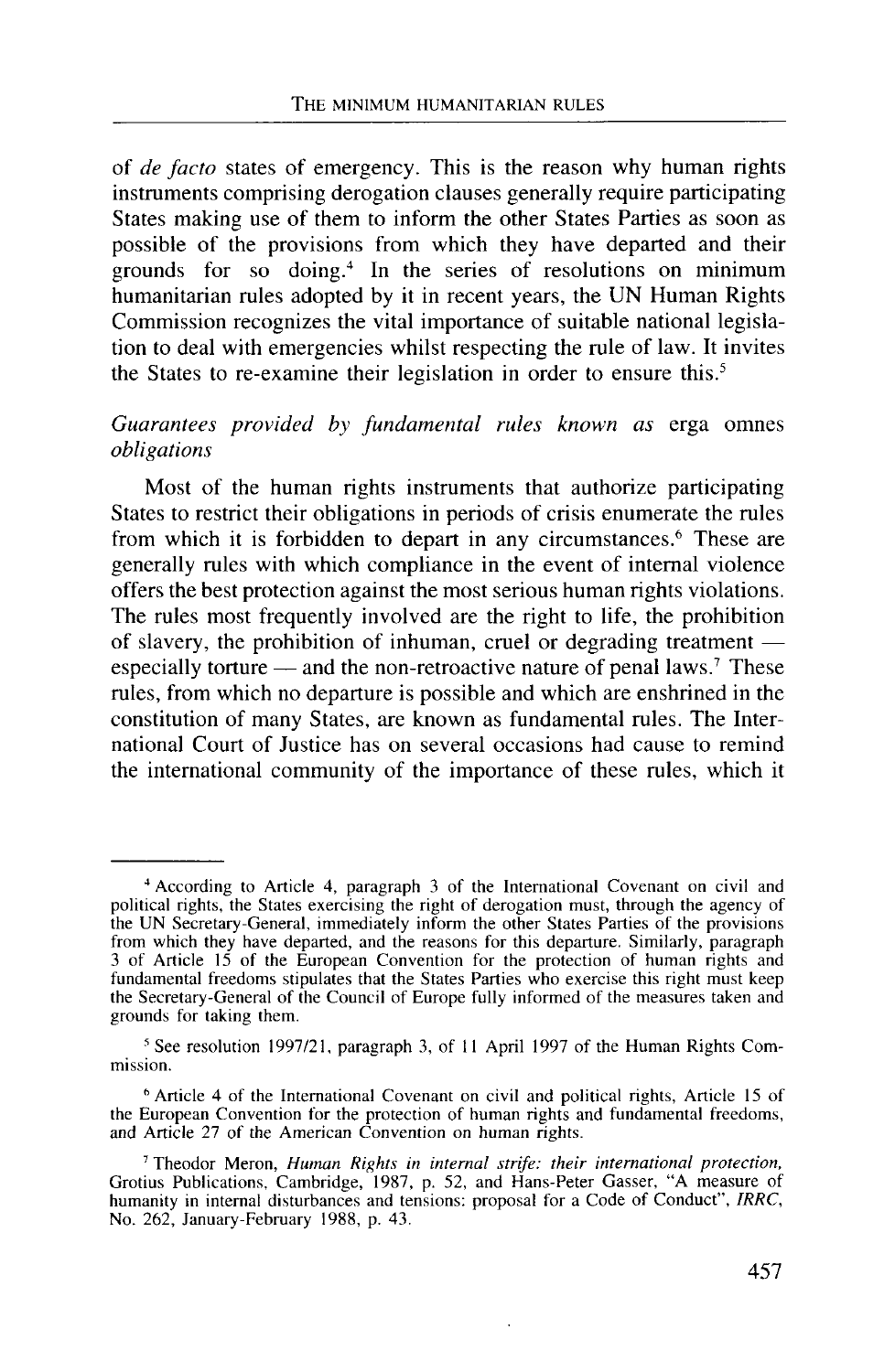describes variously as "elementary considerations of humanity"<sup>8</sup> and "rules concerning the basic rights of the human person" and which are an integral part of general international law.<sup>9</sup> Moreover, the Court takes care to classify them among the *erga omnes* obligations,<sup>10</sup> whose importance for the international community is such that all States may be viewed as having a legal interest in their being protected in all circumstances. Such a description would alone justify the ineluctable nature of these rules. It was with this in mind that the International Law Commission concluded in the above-mentioned draft articles that under no circumstances may a State cite a state of emergency as grounds for placing itself above the law if the international obligation with which the State's actions are not in accordance is itself based on an imperative norm of general international  $law<sup>11</sup>$ 

## **Ensuring greater protection for people caught up in internal violence**

The guarantees afforded by the fundamental rules today appear to be insufficient. These rules do not cover all situations arising from internal tension, especially those that are a consequence of judicial power being made dependent on the executive power. To cover these areas, initiatives are being taken to encourage the international community to adopt a text inspired by international humanitarian law, i.e. one that solemnly affirms the fundamental rights of the individual in periods of internal violence and strife.

#### *The grey areas of international human rights law applicable in times of internal tension*

The fundamental rules applicable in times of internal tension do not cover all the cases of serious violations of humanitarian principles that frequently occur in this type of situation. Two that cause large-scale suffering are mass arrests and the suspension of judicial safeguards.

Authorities facing internal tension and strife generally invoke security considerations as grounds for arresting selected individuals from political

<sup>8</sup> The Corfu Channel case (United Kingdom v. Albania), *I.C.J. Reports 1949,* p. 22.

<sup>&</sup>lt;sup>9</sup> Case concerning the Barcelona Traction, Light and Power Company, Limited (Belgium v. Spain), *I.C.J. Reports 1970,* p. 32.

<sup>10</sup>  *Ibid.*

*<sup>&</sup>quot;Supra* (note 1), Article 33, paragraph 2.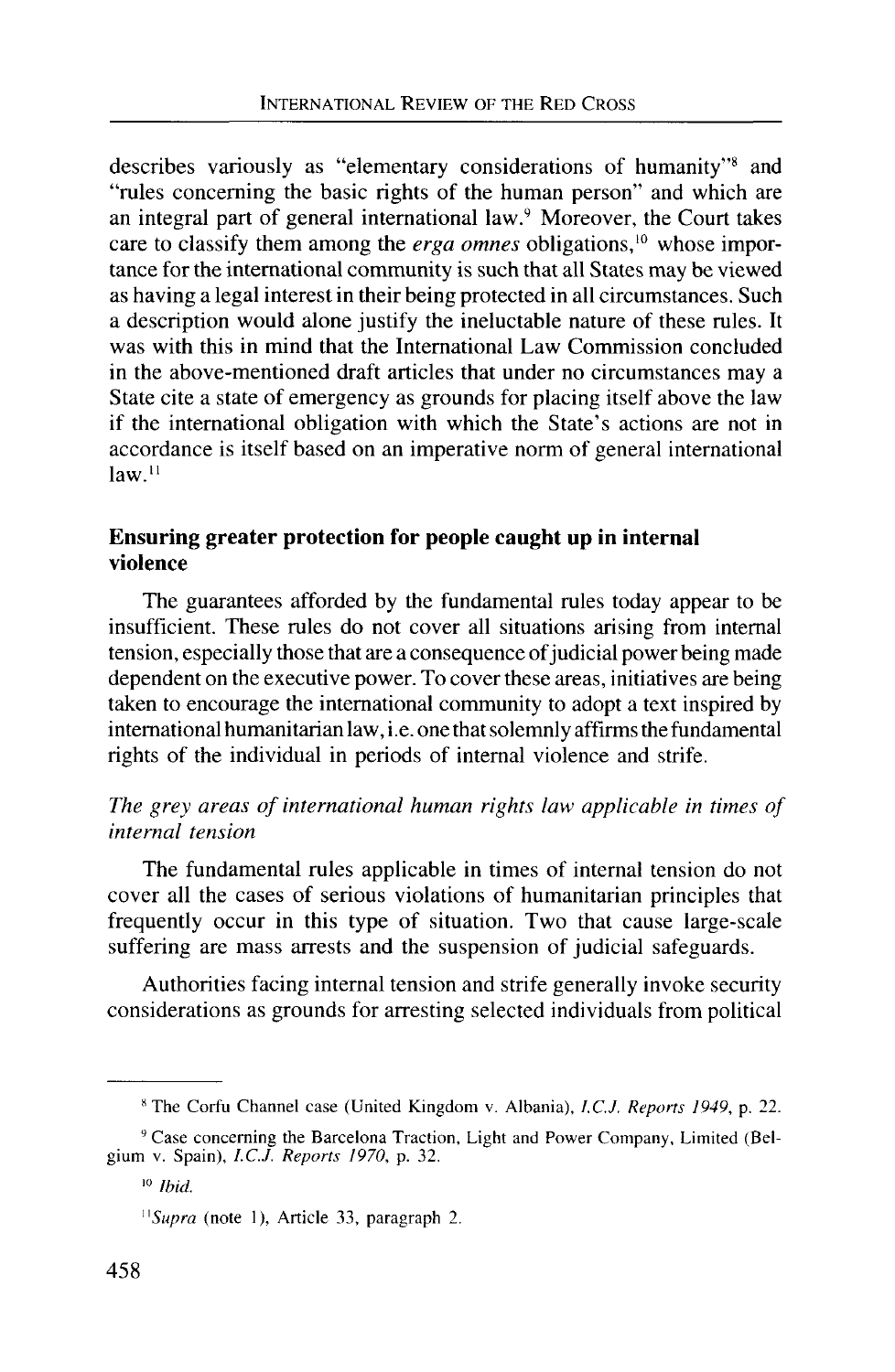circles, the labour movement and the media. Periods of administrative detention are unduly extended and the detainees unfortunately sometimes ill-treated. They are frequently held in isolation, with no possibility of communicating with their loved ones. In some cases, the authorities do not even announce their arrest. This practice has become widespread in some areas of the world among governments, opposition movements and paramilitary groups. The aim is to intimidate the population.

Rules have been drawn up to deal with arbitrary arrest and extrajudicial detention and to improve protection for detainees. These are the "Standard minimum rules for the treatment of prisoners", adopted on 30 August 1955 by the first United Nations Congress on the prevention of crime and the treatment of offenders.<sup>12</sup> Their purpose is to provide a well-ordered penal arrangement so as to preserve the human dignity of the detainee. They were updated by the UN General Assembly in a resolution entitled "Body of principles for the protection of all persons under any form of detention or imprisonment".<sup>13</sup> These are applicable without any distinction founded on the race, colour, sex, language, religion, social origin or political opinions of the detainee.

Irregularities in penal procedure are common in periods of internal strife. The right — enshrined in the law — of every detainee to receive a fair and public hearing before an independent and impartial court is often ignored. There are restrictions on the rights of the defence. The detainee generally is allowed neither access to his dossier nor an opportunity to learn the reasons for his arrest and the accusations levelled against him. Caught up in the difficulties of dealing with internal violence, the authorities frequently exploit the resulting state of emergency to amend rules of judicial procedure making these retroactive so that they can be applied to trials already in progress. Innocent people arrested by ill-luck during violent street demonstrations may be sentenced to severe punishment or even summarily executed at the end of hurried proceedings, without receiving a fair trial.

<sup>&</sup>lt;sup>12</sup>Stephen P. Marks, "The principles and norms of human rights applicable in emergency situations", in Karel Vasak (ed.), *The international dimensions of human rights,* UNESCO, Paris, 1978, p. 218.

<sup>&</sup>lt;sup>13</sup> UN General Assembly resolution 43/173 of 9 December 1988. See Peter H. Koojmans, "In the shadowland between civil war and civil strife: some reflections on the standard-setting process in humanitarian law of armed conflict", in Astrid J.M. Delissen and Gerard J. Tanja (Eds.), *Humanitarian law of armed conflict* — *challenges ahead, Essays in honour of Frits Kalshoven,* Martinus Nijhoff Publishers, Dordrecht/Boston/ London, p. 239.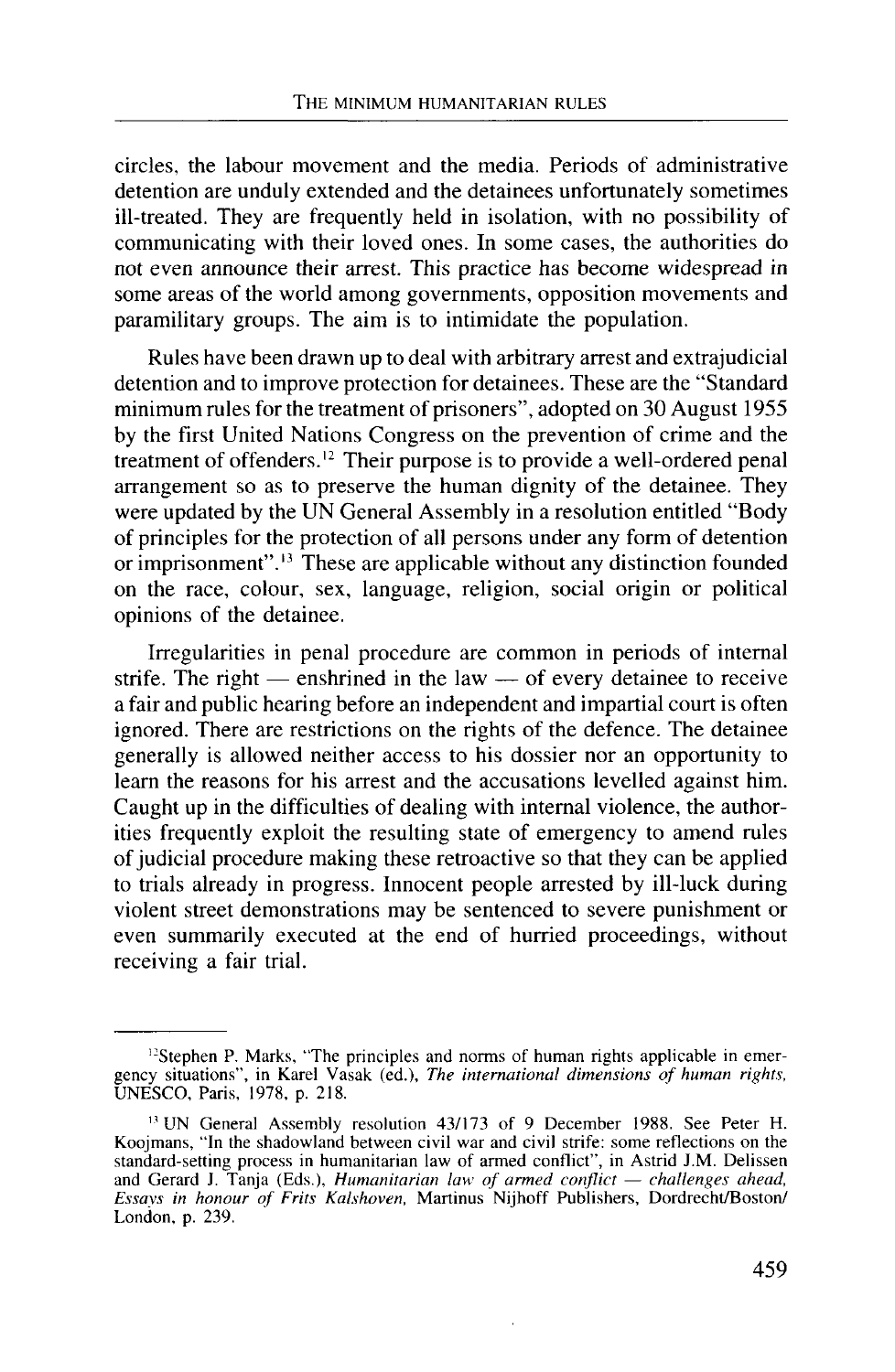Both the International Covenant on civil and political rights and regional treaties for the protection of human rights contain provisions ensuring the fundamental rights of detainees and defendants both in detention and before the courts. With the exception of the African Charter on human and peoples' rights, these instruments nevertheless leave the States party to them free to exercise the specified right of derogation and to suspend the application of those rights when an exceptional public danger exists.

## *Broadening the field of application of international humanitarian law to include internal violence*

The question of whether certain rules of international humanitarian law should be broadened to cover internal violence was first raised in 1949 at the diplomatic conference called to adopt the new Geneva Conventions. During deliberations on Article 3 common to the four Conventions, which relates to conflicts of a non-international nature, the lack of any definition of this category of conflict gave rise among many of the delegations to the fear that its field of application might extend to any act of force, including any form of anarchy or rebellion. The Conference's refusal to list conditions for Article 3's application enabled the International Committee of the Red Cross to declare itself in favour of the widest possible application. The commentary on Article 3 published by the ICRC insists that such an interpretation in no way limits the State's right to exercise repression and in no way increases the power of rebel groups.<sup>14</sup> This view is in keeping with the role of intermediary which the ICRC has played since 1921 in connection with internal violence, with the aim of preserving human dignity and preventing the fundamental rights of the individual from being violated.<sup>15</sup>

Article 3 lays down rules described by the International Court of Justice as "general principles of humanitarian law".<sup>16</sup> They are indisputably apt to improve protection of people caught up in internal tension:

<sup>&</sup>lt;sup>14</sup> Geneva Convention for the amelioration of the condition of the wounded and sick in armed forces in the field, Commentary published under the direction of Jean S. Pictet, ICRC, Geneva, 1952, pp. 56 and 61.

<sup>&</sup>lt;sup>15</sup> Marion Harroff-Tavel, "Action taken by the International Committee of the Red Cross in situations of internal violence", *IRRC,* No. 294, May-June 1993, pp. 195-220.

<sup>&</sup>lt;sup>16</sup> Case concerning military and paramilitary activities in and against Nicaragua (Nicaragua v. United States of America), *I.C.J. Reports 1986,* p. 114, para. 220.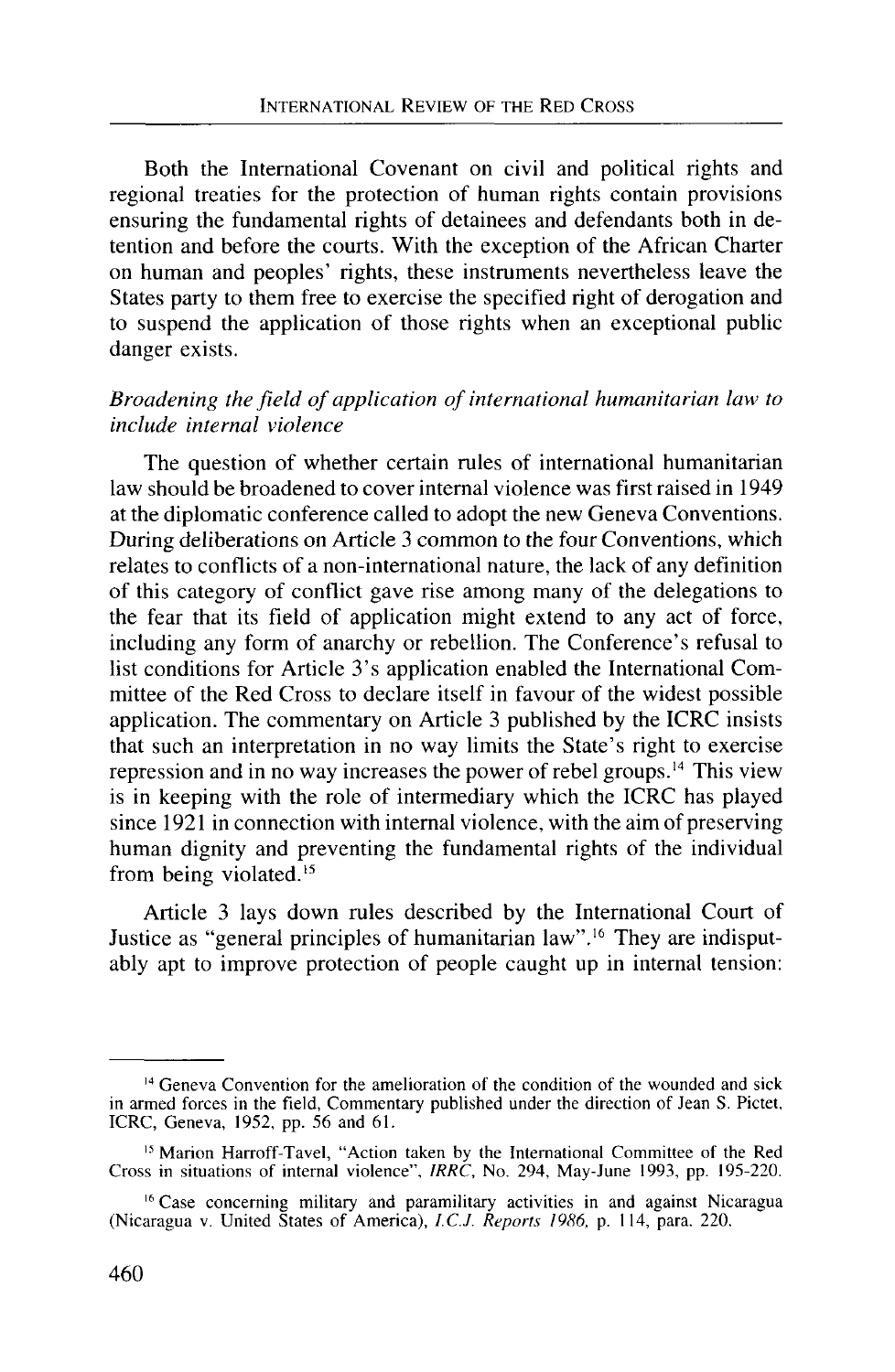apart from the safeguards afforded by the principle of inalienability, which are enshrined in the instruments of international human rights law, this article prohibits the passing of sentences and the carrying out of executions without due process of law. Verdicts must be returned by a regularly constituted court affording all the judicial guarantees recognized as indispensable by civilized peoples.

Since then, several drafts prepared as individual initiatives have taken as their basis the rules contained in Article 3 and the provisions of Article 75 of Protocol I additional to the Geneva Conventions to strengthen protection for persons affected by internal violence by providing them with, among other things, additional guarantees while in detention and on trial. The declaration drafted in 1984 by Theodor Meron should be cited in particular.<sup>17</sup> Meron hoped that his declaration would lead in time to the adoption of a new instrument codifying a body of rules applicable in this type of situation. This is also the approach of the draft adopted in 1987 by the Norwegian Human Rights Institute<sup>18</sup> and that drawn up in 1990 by the Institute for Human Rights at the University of Turku/Abo, in Finland, entitled: "Declaration of minimum humanitarian standards".<sup>19</sup> For his part, Hans-Peter Gasser, editor-in-chief of the *International Review of the Red Cross,* would prefer having a code of conduct to serve as a reminder of the existing rules binding on the parties involved in situations of internal strife.<sup>20</sup>

The idea of grouping together the fundamental rights of the individual as set out by international human rights law and international humanitarian law in a single body of rules taking the form of a declaration intended to improve protection for people affected by internal violence was favourably received by the member States of the Organization for Security and Co-operation in Europe. In the Moscow Declaration of 1991, they renounced their right to depart from human rights guarantees recognized by the legal instruments to which they are party.<sup>21</sup> Then, at the Budapest

<sup>17</sup> Theodor Meron, "Towards a humanitarian declaration on internal strife", *American Journal of International Law,* Vol. 78, 1984, pp. 859-868.

<sup>18</sup> Hans-Peter Gasser, "Humanitarian standards for internal strife", *IRRC,* No. 294, May-June 1993, p. 223.

<sup>&</sup>lt;sup>19</sup> Text published by the *IRRC*, No. 282, May-June 1991, pp. 330-336, and by the *American Journal of International Law,* Vol. 85, 1991, pp. 375-381.

<sup>20</sup>  *Supra* (note 7).

<sup>&</sup>lt;sup>21</sup> Conference on Security and Co-operation in Europe, Moscow Declaration of 3 October 1991, *International Legal Materials,* Vol. 30, 1991, p. 1670 ff.